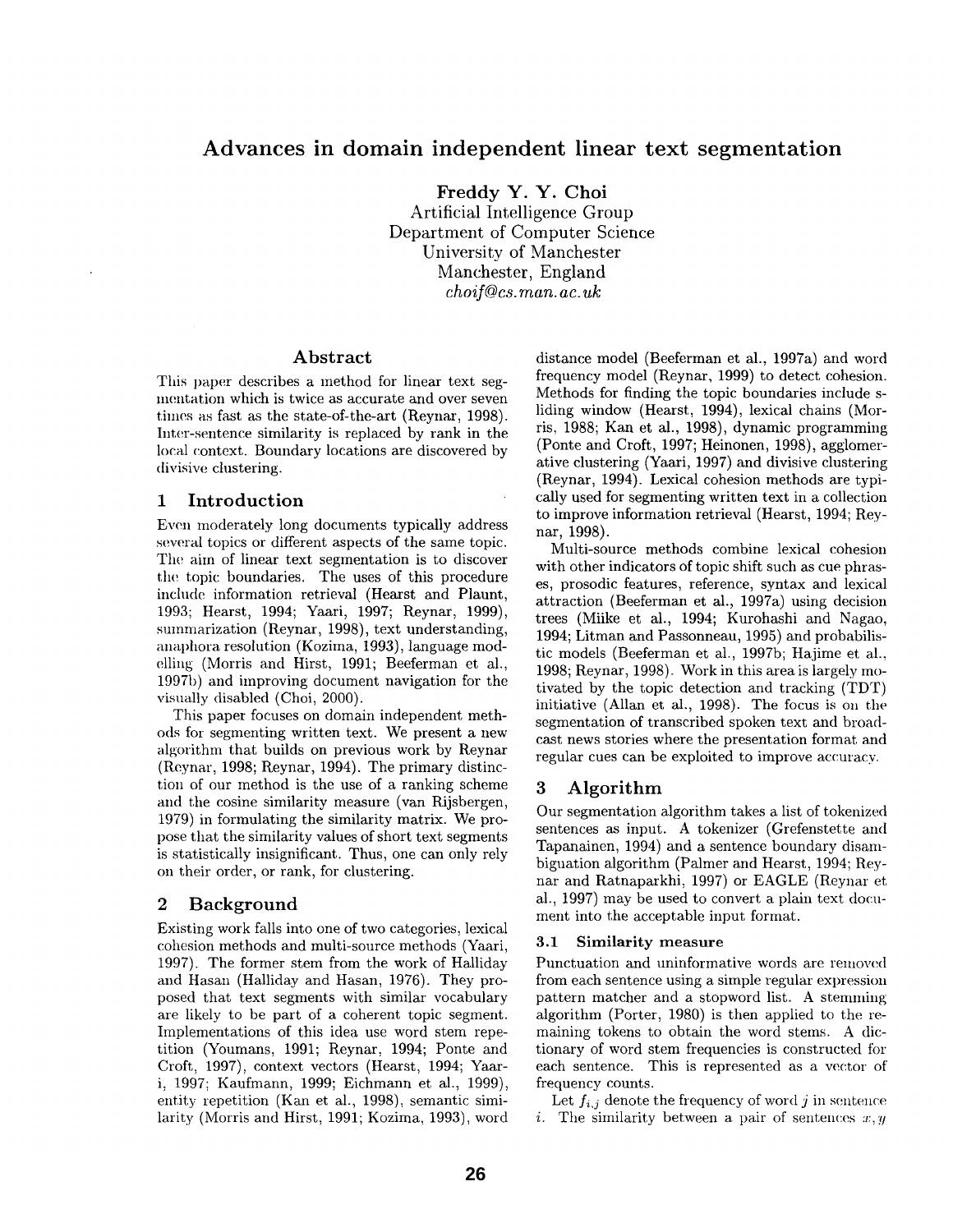is computed using the cosine measure as shown in equation 1. This is applied to all sentence pairs to generate a similarity matrix.

$$
sim(x,y) = \frac{\sum_{j} f_{x,j} \times f_{y,j}}{\sqrt{\sum_{j} f_{x,j}^{2} \times \sum_{j} f_{y,j}^{2}}}
$$
 (1)

Figure 1 shows an example of a similarity matrix<sup>1</sup>. High similarity values are represented by bright pixels. The bottom-left and top-right pixel show the self-similarity for the first and last sentence, respectively. Notice the matrix is symmetric and contains bright square regions along the diagonal. These regions represent cohesive text segments.



Figure 1: An example similarity matrix.

## **3.2 Ranking**

For short text segments, the absolute value of  $sim(x, y)$  is unreliable. An additional occurrence of a common word (reflected in the numerator) causes a disproportionate increase in  $sim(x, y)$  unless the denominator (related to segment length) is large. Thus, in the context of text segmentation where a segment has typically  $< 100$  informative tokens, one can only use the metric to estimate the order of similarity between sentences, e.g.  $a$  is more similar to  $b$ than c.

Furthermore, language usage varies throughout a document. For instance, the introduction section of a document is less cohesive than a section which is about a particular topic. Consequently, it is inappropriate to directly compare the similarity values from different regions of the similarity matrix.

In non-parametric statistical analysis, one compares the rank of data sets when the qualitative behaviour is similar but the absolute quantities are unreliable. We present a ranking scheme which is an adaptation of that described in (O'Neil and Denos, 1992).

Each value in the similarity matrix is replaced by its rank in the local region. The rank is the number of neighbouring elements with a lower similarity value. Figure 2 shows an example of image ranking using a  $3 \times 3$  rank mask with output range  $\{0, 8\}.$ For segmentation, we used a  $11 \times 11$  rank mask. The output is expressed as a ratio  $r$  (equation 2) to circumvent normalisation problems (consider the cases when the rank mask is not contained in the image).



Figure 2: A working example of image ranking.

$$
r = \frac{\text{\# of elements with a lower value}}{\text{\# of elements examined}} \tag{2}
$$

To demonstrate the effect of image ranking, the process was applied to the matrix shown in figure 1 to produce figure  $3^2$ . Notice the contrast has been improved significantly. Figure 4 illustrates the more subtle effects of our ranking scheme,  $r(x)$  is the rank  $(1 \times 11 \text{ mask})$  of  $f(x)$  which is a sine wave with decaying mean, amplitude and frequency (equation **3).** 



Figure 3: The matrix in figure 1 after ranking.

<sup>&</sup>lt;sup>1</sup>The contrast of the image has been adjusted to highlight the image features.

<sup>2</sup>The process was applied to the original matrix, prior to contrast enhancement. The output image has not been enhanced.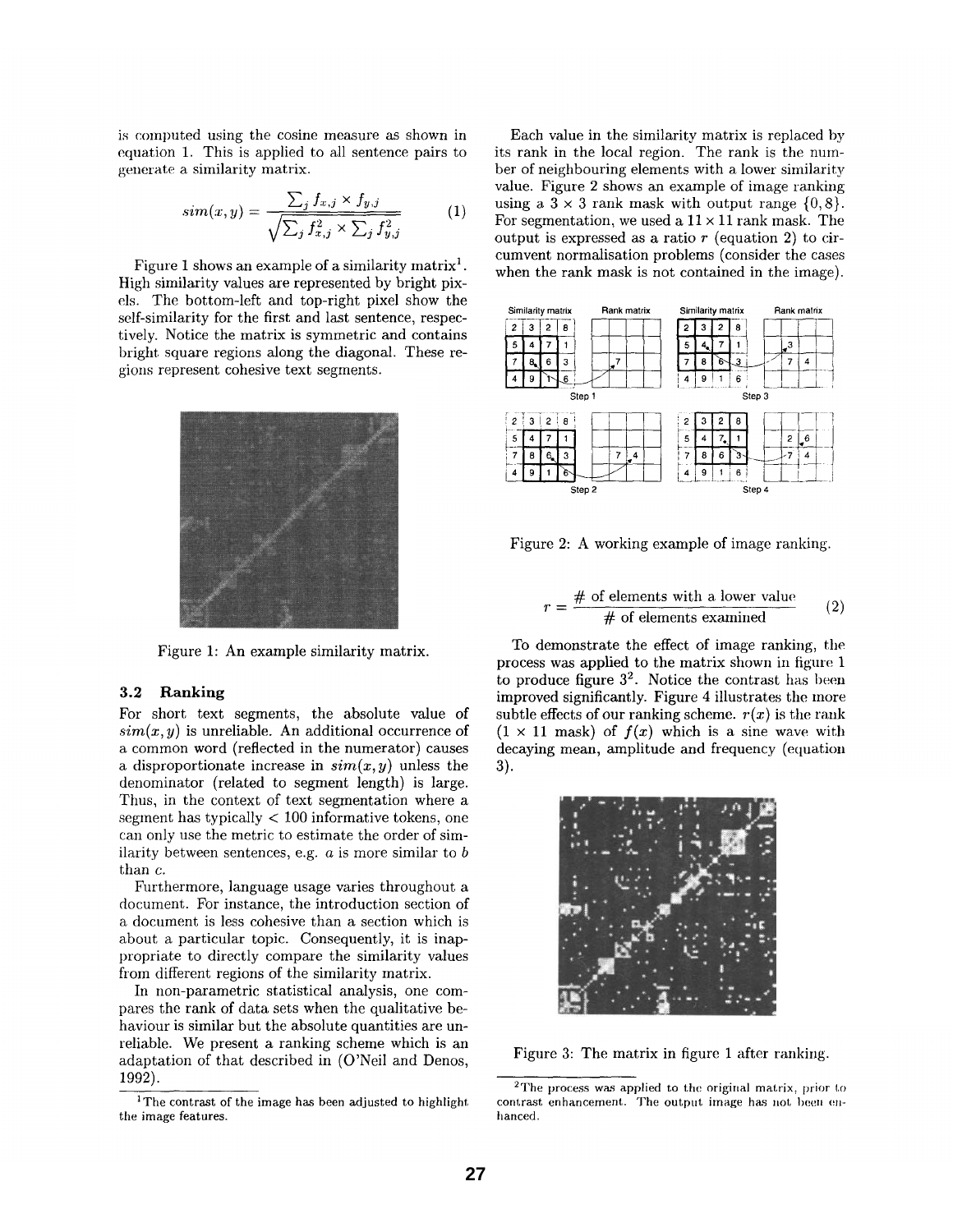$$
f(x) = g(x \times \frac{2\pi}{200})
$$
  
\n
$$
g(z) = \frac{1}{2} (e^{-z/2} + \frac{1}{2} e^{-z/2} (1 + \sin(10z^{0.7})))
$$
\n(3)



Figure 4: An illustration of the more subtle effects of our ranking scheme.



3.3 Clustering

The final process determines the location of the topic boundaries. The method is based on Reynar's maximisation algorithm (Reynar, 1998; Helfman, 1996; Church, 1993; Church and Helfman, 1993). A text segment is defined by two sentences  $i, j$  (inclusive). This is represented as a square region along the diagonal of the rank matrix. Let *si,j* denote the sum of the rank values in a segment and  $a_{i,j} = (j - i + 1)^2$ be the inside area.  $B = \{b_1, ..., b_m\}$  is a list of m coherent text segments.  $s_k$  and  $a_k$  refers to the sum of rank and area of segment  $k$  in  $B$ .  $D$  is the inside density of  $B$  (see equation 4).

$$
D = \frac{\sum_{k=1}^{m} s_k}{\sum_{k=1}^{m} a_k} \tag{4}
$$

To initialise the process, the entire document is placed in  $B$  as one coherent text segment. Each step of the process splits one of the segments in  $B$ . The split point is a potential boundary which maximises D. Figure 5 shows a working example.

The number of segments to generate,  $m$ , is determined automatically.  $D^{(n)}$  is the inside density of n segments and  $\delta D^{(n)} = D^{(n)} - D^{(n-1)}$  is the gradient. For a document with  $b$  potential boundaries,  $b$  steps of divisive clustering generates  $\{D^{(1)},...,D^{(b+1)}\}$ and  $\{\delta D^{(2)},...,\delta D^{(b+1)}\}$  (see figure 6 and 7). An unusually large reduction in *5D* suggests the optiinal clustering has been obtained<sup>3</sup> (see  $n = 10$  in

Figure 5: A working example of the divisive elustering algorithm.

figure 7). Let  $\mu$  and  $\nu$  be the mean and variance of  $\delta D^{(n)}, n \in \{2, ..., b+1\}$ . *m* is obtained by applying the threshold,  $\mu + c \times \sqrt{\nu}$ , to  $\delta D$  ( $c = 1.2$  works well in practice).



Figure 6: The inside density of all levels of segmentation.

### 3.4 Speed optimisation

The running time of each step is dominated by the computation of  $s_k$ . Given  $s_{i,j}$  is constant, our algorithm pre-computes all the values to improve speed performance. The procedure computes the values along diagonals, starting from the main diagonal and

<sup>&</sup>lt;sup>3</sup>In practice, convolution (mask  $\{1, 2, 4, 8, 4, 2, 1\}$ ) is first applied to  $\delta D$  to smooth out sharp local changes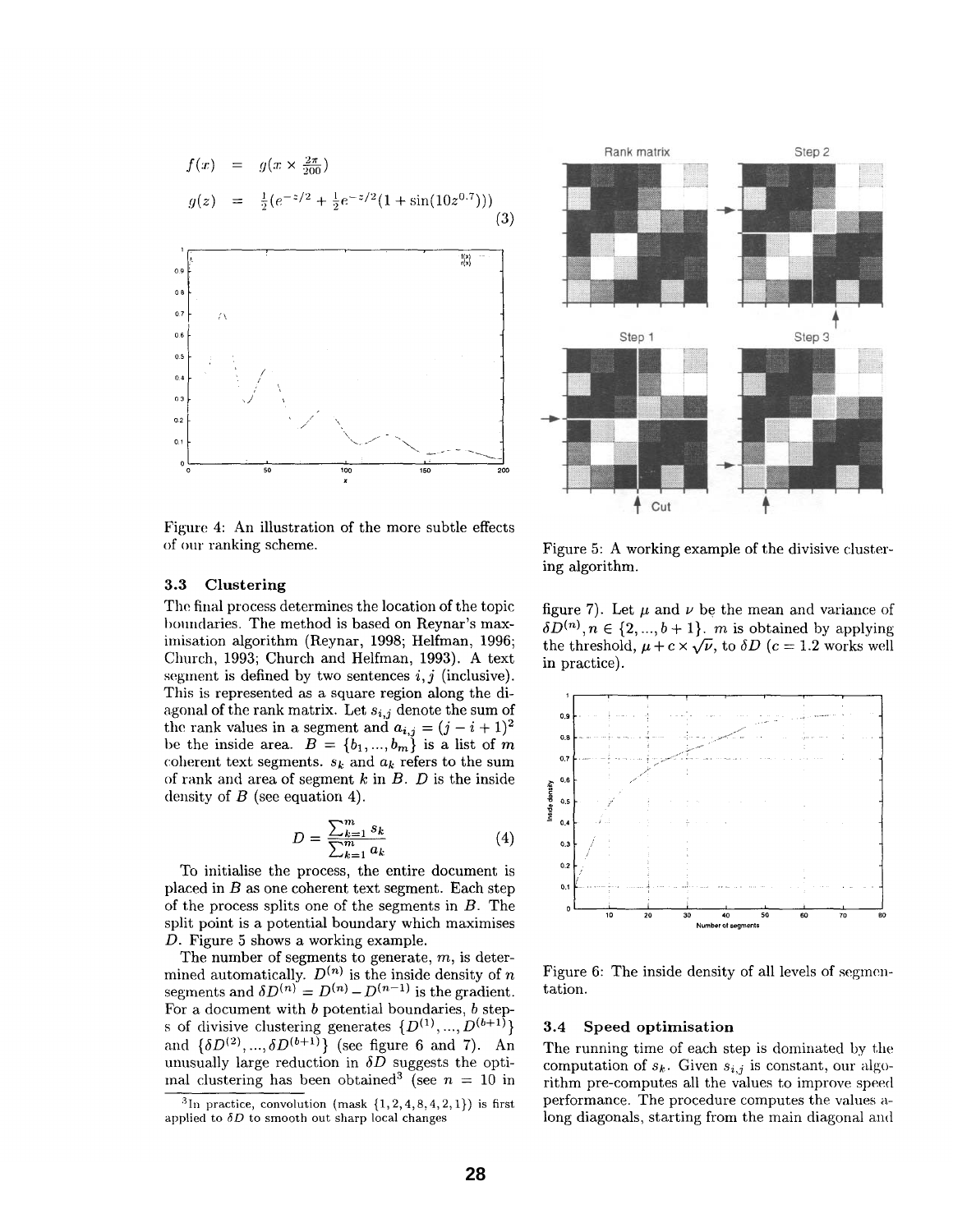

Figure 7: Finding the optimal segmentation using the gradient.

works towards the corner. The method has a complexity of order  $1\frac{1}{2}n^2$ . Let  $r_{i,j}$  refer to the rank value in the rank matrix  $R$  and  $S$  to the sum of rank matrix. Given R of size  $n \times n$ , S is computed in three steps (see equation 5). Figure 8 shows the result of applying this procedure to the rank matrix in figure 5.

1. 
$$
s_{i,i} = r_{i,i}
$$
  
\nfor  $i \in \{1, ..., n\}$   
\n2.  $s_{i+1,i} = 2r_{i+1,i} + s_{i,i} + s_{i+1,i+1}$   
\n $s_{i,i+1} = s_{i+1,i}$   
\nfor  $i \in \{1, ..., n-1\}$   
\n3.  $s_{i+j,i} = 2r_{i+j,i} + s_{i+j-1,i} + s_{i+j-1,i+1}$   
\n $s_{i,i+j} = s_{i+j,i}$   
\nfor  $j \in \{2, ..., n-1\}$   
\n $i \in \{1, ..., n-j\}$ 

| Rank matrix<br> |                |   |                |   |                         | Sum of rank matrix |    |     |    |     |    |
|-----------------|----------------|---|----------------|---|-------------------------|--------------------|----|-----|----|-----|----|
|                 | $\overline{2}$ |   | $\mathfrak{p}$ | 5 | 4                       | 91                 | 67 | 46  | 33 | 19  | 4  |
|                 |                |   | ٦              | 5 | 5                       | 65                 | 43 | 26  | 15 | 5   | 19 |
|                 |                | 2 | Δ              | 3 | 2                       | 42                 | 28 | 13  | 4  | 15  | 33 |
|                 | 4              | 5 | 2              |   |                         | 30                 | 18 | 5   | 13 | -26 | 46 |
| 3               | ٢              | 4 |                |   | $\overline{\mathbf{c}}$ | 15                 | 5  | 18  | 28 | 43  | 67 |
|                 | 3              |   |                | 4 |                         | 4                  | 15 | -30 | 42 | 65  | 91 |
|                 |                |   |                |   |                         |                    |    |     |    |     |    |

Figure 8: Improving speed performance by precomputing *si,j.* 

# **4 Evaluation**

The definition of a topic segment ranges from complete stories (Allan et al., 1998) to summaries (Ponte and Croft, 1997). Given the quality of an algorithm is task dependent, the following experiments focus on the relative performance. Our evaluation strategy is a variant of that described in (Reynar, 1998, 71-73) and the TDT segmentation task (Allan et al., 1998). We assume a good algorithm is one that finds the most prominent topic boundaries.

#### 4.1 Experiment procedure

An artificial test corpus of 700 samples is used to assess the accuracy and speed performance of segmentation algorithms. A sample is a concatenation of ten text segments. A segment is the first  $n$  sentences of a randomly selected document from the Brown corpus<sup>4</sup>. A sample is characterised by the range of *n*. The corpus was generated by an automatic procedure<sup>5</sup>. Table 1 presents the corpus statistics.

| <b>Range of <math>n \mid 3-11 \mid 3-5 \mid</math></b> |  | $6 - 8$ | $9-$ |
|--------------------------------------------------------|--|---------|------|
| $\#$ samples                                           |  |         |      |

Table 1: Test corpus statistics.

 $p(\text{error}|\text{ref}, \text{hyp}, k) =$  $p(miss|ref, hyp, diff, k)p(diff|ref, k)$ + (6)  $p(fa|ref, hyp, same, k)p(same|ref, k)$ 

Speed performance is measured by the average number of CPU seconds required to process a test sample<sup>6</sup>. Segmentation accuracy is measured by the error metric (equation 6, fa  $\rightarrow$  false alarms) proposed in (Beeferman et al., 1999). Low error probability indicates high accuracy. Other performance measures include the popular precision and recall metric (PR) (Hearst, 1994), fuzzy PR (Reynar, 1998) and edit distance (Ponte and Croft, 1997). The problems associated with these metrics are discussed in (Beeferman et al., 1999).

#### **4.2 Experiment 1 - Baseline**

Five degenerate algorithms define the baseline for the experiments.  $B_n$  does not propose any boundaries.  $B_a$  reports all potential boundaries as real boundaries.  $B_e$  partitions the sample into regular segments.  $B_{(r,?)}$  randomly selects any number of

 $5$ All experiment data, algorithms, scripts and detailed results are available from the author.

 $6$ All experiments were conducted on a Pentium II 266MHz PC with 128Mb RAM running RedHat Linux 6.0 and the Blackdown Linux port of .IDK1.1.7 v3.

<sup>4</sup>Only the news articles ca\*\*.pos and informative text cj\*\*.pos were used in the experiment.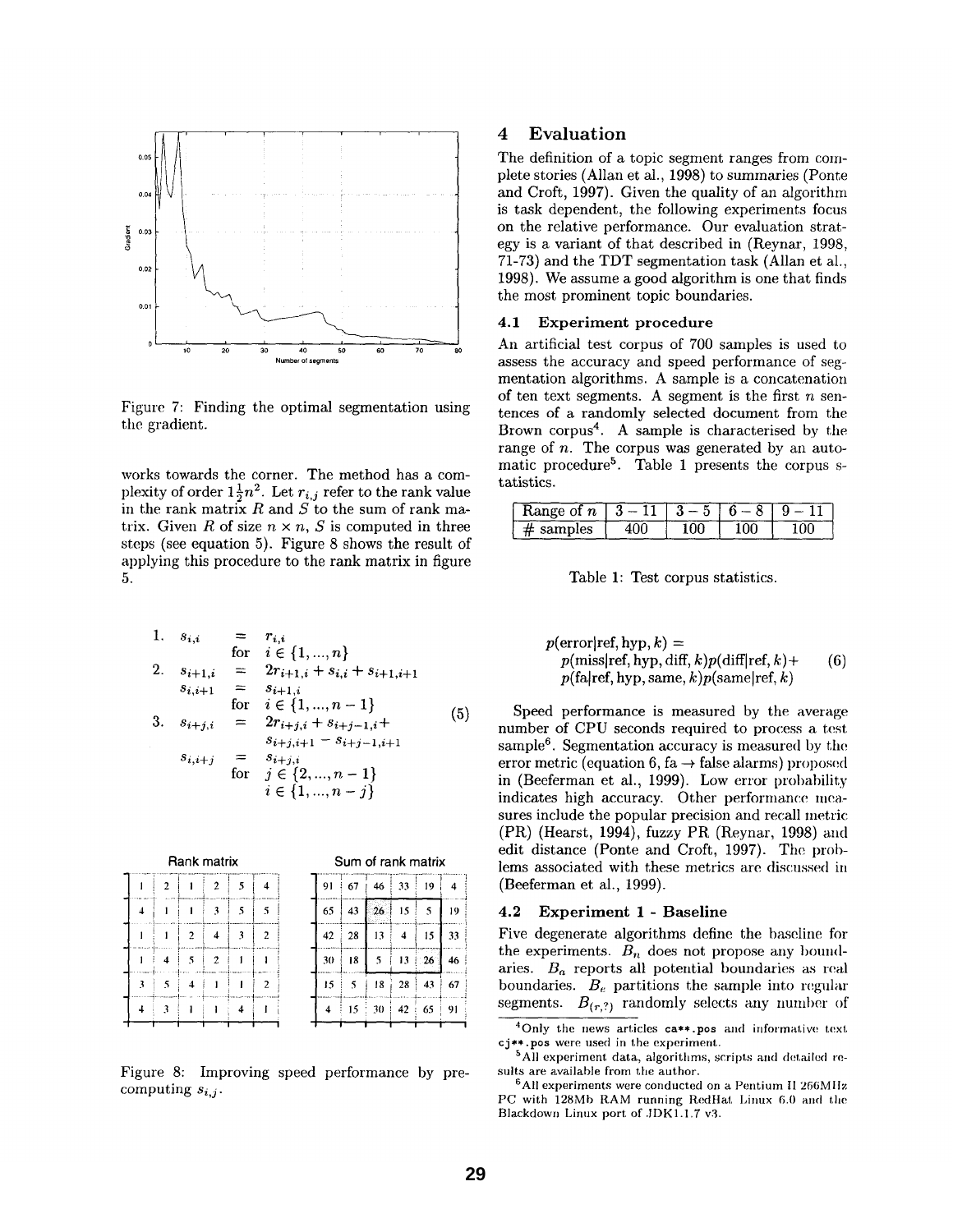boundaries as real boundaries.  $B_{(r,b)}$  randomly selects b boundaries as real boundaries.

The accuracy of the last two algorithms are computed analytically. We consider the status of  $m$  potential boundaries as a bit string  $(1 \rightarrow$  topic boundary). The terms  $p(miss)$  and  $p(fa)$  in equation 6 corresponds to  $p(\text{same}|k)$  and  $p(\text{diff}|k) = 1-p(\text{same}|k)$ . Equation 7, 8 and 9 gives the general form of  $p(\text{same}|k)$ ,  $B_{(r,2)}$  and  $B_{(r,b)}$ , respectively<sup>7</sup>.

Table 2 presents the experimental results. The values in row two and three, four and five are not actually the same. However, their differences are insignificant according to the Kolmogorov-Smirnov, or KS-test (Press et al., 1992).

$$
p(\text{same}|k) = \frac{\text{\# valid segmentations}}{\text{\# possible segmentations}} \tag{7}
$$

$$
p(\text{same}|k, B_{(r,?)}) = \frac{2^{m-k}}{2^m} = 2^{-k}
$$

$$
p(\text{same}|k, m, B_{(r,b)}) = \frac{(m-k)C_b}{mC_b}
$$

 $_{x}C$ 

$$
y = \frac{x!}{u!(x-u)!}
$$

(8)

**(9)** 

|                | $3-11$ | $3 - 5$ | 6-8 | $9 - 11$ |
|----------------|--------|---------|-----|----------|
| $B_{\epsilon}$ | 45%    | $38\%$  | 39% | 36%      |
| $B_n$          | 47%    | 47%     | 47% | 46%      |
| $B_{(r,b)}$    | 47%    | 47%     | 47% | 46%      |
| $B_a$          | 53%    | 53%     | 53% | 54%      |
| $B_{(r,?)}$    | 53%    | 53%     | 53% | 54%      |

Table 2: The error rate of the baseline algorithms.

### **4.3 Experiment 2 - TextTiling**

We compare three versions of the TextTiling algorithm (Hearst, 1994).  $H94_{(c,d)}$  is Hearst's C implementation with default parameters.  $H94_{(c,r)}$  uses the recommended parameters  $k = 6$ ,  $w = 20$ .  $H94(i,r)$  is my implementation of the algorithm. Experimental result (table 3) shows  $H94_{(c,d)}$  and  $H94_{(c,r)}$  are more accurate than  $H94_{(j,r)}$ . We suspect this is due to the use of a different stopword list and stemming algorithm.

# **4.4 Experiment** 3 - DotPlot

Five versions of Reynar's optimisation algorithm (Reynar, 1998) were evaluated. R98 and  $R98_{(min)}$ are exact implementations of his maximisation and minimisation algorithm.  $R98_{(s, cos)}$  is my version of the maximisation algorithm which uses the cosine coefficient instead of dot density for measuring similarity. It incorporates the optimisations described

|                          | $3 - 11$ | $3 - 5$ | 6-8   | $9 - 11$ |
|--------------------------|----------|---------|-------|----------|
| $\overline{H}94_{(c,d)}$ | 46%      | 44%     | 43%   | 48%      |
| $H94_{(c,r)}$            | 46%      | 44%     | 44%   | 49%      |
| $H94_{(j,r)}$            | $54\%$   | 45%     | 52%   | 53%      |
| $\overline{H9}4_{(c,d)}$ | 0.67s    | 0.52s   | 0.66s | 0.88s    |
| $H94_{(c,r)}$            | 0.68s    | 0.52s   | 0.67s | 0.92s    |
| $H94_{(j,r)}$            | 3.77s    | 2.21s   | 3.69s | 5.07s    |

Table 3: The error rate and speed performance of TextTiling.

in section 3.4.  $R98$ <sub>(*m,dot*)</sub> is the modularised version of R98 for experimenting with different similarity measures.

 $R98_{(m,sa)}$  uses a variant of Kozima's semantic similarity measure (Kozima, 1993) to compute block similarity. Word similarity is a function of word cooccurrence statistics in the given document. Words that belong to the same sentence are considered to be related. Given the co-occurrence frequencies  $f(w_i, w_j)$ , the transition probability matrix t is computed by equation 10. Equation 11 defines our spread activation scheme, s denotes the word similarity matrix,  $x$  is the number of activation steps and norm $(y)$  converts a matrix y into a transition matrix,  $x = 5$  was used in the experiment.

$$
t_{i,j} = p(w_j|w_i) = \frac{f(w_i, w_j)}{\sum_j f(w_i, w_j)}
$$
(10)

$$
s = \operatorname{norm}\left(\sum_{i=1}^{x} t^i\right) \tag{11}
$$

Experimental result (table 4) shows the cosine coefficient and our spread activation method improved segmentation accuracy. The speed optimisations significantly reduced the execution time.

|                             | $3 - 11$ | $3 - 5$ | $6 - 8$ | $9 - 11$ |
|-----------------------------|----------|---------|---------|----------|
| $\overline{R9}8_{(m,sa)}$   | 18%      | 20%     | 15%     | 12%      |
| $R98_{(s, cos)}$            | 21%      | $18\%$  | 19%     | 18%      |
| $R98$ <sub>(m,dot)</sub>    | 22%      | 21\%    | $18\%$  | 16%      |
| R98                         | 22%      | 21%     | $18\%$  | 16%      |
| $R98_{(min)}$               | n/a      | 34\%    | 37%     | 37%      |
| $\overline{R98}_{(s, cos)}$ | 4.54s    | 2.24s   | 4.36s   | 6.99s    |
| R98                         | 29.58s   | 9.29s   | 28.09s  | 55.03s   |
| $R98_{(m,sa)}$              | 41.02s   | 7.34s   | 40.05s  | 113.5s   |
| $R98_{(m,dot)}$             | 46.58s   | 9.24s   | 42.72s  | 115.4s   |
| $R98_{(min)}$               | n/a      | 19.62s  | 58.77s  | 122.6s   |

Table 4: The error rate and speed performance of Reynar's optimisation algorithm.

#### **4.5 Experiment 4 - Segmenter**

We compare three versions of Segmenter (Kan et al., 1998).  $K98_{(p)}$  is the original Perl implementation of

 $7$ The full derivation of our method is available from the author.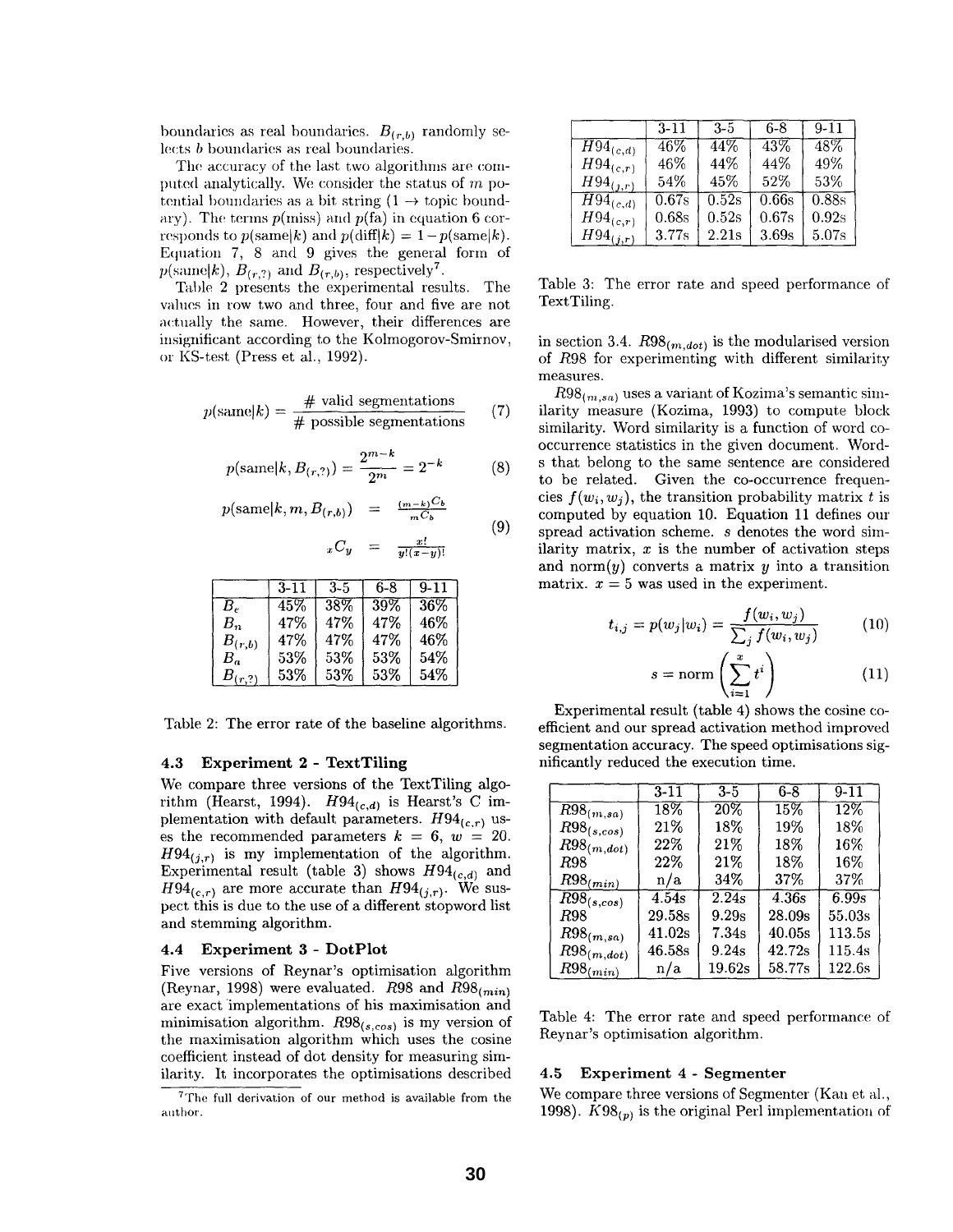the algorithm (version 1.6).  $K98_{(j)}$  is my implementation of the algorithm.  $K98_{(j,a)}$  is a version of  $K98_{(i)}$  which uses a document specific chain breaking strategy. The distribution of link distances are used to identify unusually long links. The threshold is a function  $\mu + c \times \sqrt{\nu}$  of the mean  $\mu$  and variance  $\nu$ . We found  $c = 1$  works well in practice.

Table 5 summarises the experimental results.  $K98_{(p)}$  performed significantly better than  $K98_{(i,*)}$ . This is due to the use of a different part-of-speech tagger and shallow parser. The difference in speed is largely due to the programming languages and term clustering strategies. Our chain breaking strategy improved accuracy (compare  $K98_{(i)}$  with  $K98_{(i,a)}$ ).

|                        | $3-11$ | $3 - 5$ | $6 - 8$            | $9 - 11$ |
|------------------------|--------|---------|--------------------|----------|
| $\overline{K98}_{(p)}$ | $36\%$ | $23\%$  | 33%                | 43%      |
| $K98_{(j,a)}$          | n/a    | 41%     | 46%                | 50%      |
| $K98_{(j)}$            | n/a    | 44%     | 48%                | 51\%     |
| $\overline{K98}_{(p)}$ | 4.24s  | 2.57s   | $\overline{4.21s}$ | 6.00s    |
| $K98_{(j)}$            | n/a    | 21.43s  | 65.54s             | 129.3s   |
| $K98_{(j,a)}$          | n/a    | 21.44s  | 65.49s             | 129.7s   |

Table 5: The error rate and speed performance of Segmenter.

#### **4.6 Experiment 5 -** Our algorithm, C99

Two versions of our algorithm were developed, C99 and  $C99_{(b)}$ . The former is an exact implementation of the algorithm described in this paper. The latter is given the expected number of topic segments for fair comparison with R98. Both algorithms used a  $11 \times 11$  ranking mask.

The first experiment focuses on the impact of our automatic termination strategy on  $C99_{(b)}$  (table 6).  $C99_{(b)}$  is marginally more accurate than C99. This indicates our automatic termination strategy is effective but not optimal. The minor reduction in speed performance is acceptable.

|                        | $3 - 11$ | $3 - 5$ | 6-8   | $9 - 11$ |
|------------------------|----------|---------|-------|----------|
| $\overline{C}99_{(b)}$ | 12%      | 12%     | 9%    | 9%       |
| C99                    | 13%      | 18%     | 10%   | 10%      |
| $\overline{C99}_{(b)}$ | 4.00s    | 1.91s   | 3.73s | 5.99s    |
| C99                    | 4.04s    | 2.12s   | 4.04s | 6.31s    |

Table 6: The error rate and speed performance of our algorithm, C99.

The second experiment investigates the effect of different ranking mask size on the performance of C99 (table 7). Execution time increases with mask size. A  $1 \times 1$  ranking mask reduces all the elements in the rank matrix to zero. Interestingly, the increase in ranking mask size beyond  $3 \times 3$  has insignificant effect on segmentation accuracy. This suggests the

use of extrema for clustering has a greater impact on accuracy than linearising the similarity scores (figure 4).

|                | 3-11             | $3-5$  | 6-8      | $9 - 11$         |
|----------------|------------------|--------|----------|------------------|
| $1 \times 1$   | 48%              | 48%    | 50%      | 49%              |
| $3\times3$     | $12\%$           | 11%    | $10\%$   | 8%               |
| $5 \times 5$   | $12\%$           | $11\%$ | $10\%$   | 8%               |
| $7\times7$     | 12%              | 11%    | 10%      | 8%               |
| $9 \times 9$   | 12%              | 11%    | $10\%$   | 9%               |
| $11 \times 11$ | $12\%$           | 11%    | $10\%$   | 9%               |
| $13 \times 13$ | $12\%$           | 11%    | $10\%$   | 9%               |
| $15\times15$   | $12\%$           | 11%    | $10\%$   | 9%               |
| $17\times17$   | $12\%$           | $10\%$ | 10%      | 8%               |
| $1 \times 1$   | 3.92s            | 2.06s  | 3.84s    | 5.91s            |
| $3 \times 3$   | 3.83s            | 2.03s  | 3.79s    | 5.85s            |
| $5\times5$     | 3.86s            | 2.04s  | 3.84s    | $5.92\mathrm{s}$ |
| $7\times7$     | 3.90s            | 2.06s  | 3.88s    | 6.00s            |
| $9 \times 9$   | 3.96s            | 2.07s  | $3.92$ s | 6.12s            |
| $11 \times 11$ | 4.02s            | 2.09s  | 3.98s    | 6.26s            |
| $13 \times 13$ | 4.11s            | 2.11s  | 4.07s    | 6.41s            |
| $15\times15$   | 4.20s            | 2.14s  | 4.14s    | 6.60s            |
| $17\times17$   | $4.29\mathrm{s}$ | 2.17s  | 4.25s    | 6.79s            |

Table 7: The impact of mask size on the performance of C99.

#### **4.7 Summary**

Experimental result (table 8) shows our algorithm C99 is more accurate than existing algorithms. A two-fold increase in accuracy and seven-fold increase in speed was achieved (compare  $C99_{(b)}$  with R98). If one disregards segmentation accuracy, H94 has the best algorithmic performance (linear). C99, K98 and R98 are all polynomial time algorithms. The significance of our results has been confirmed by both t-test and KS-test.

|                                     | $3 - 11$          | $3 - 5$           | $6-8$  | $9-11$ |
|-------------------------------------|-------------------|-------------------|--------|--------|
| $\overline{C99_{(b)}}$              | $\overline{12\%}$ | $\overline{12\%}$ | $9\%$  | $9\%$  |
| C99                                 | 13%               | 18%               | 10%    | 10%    |
| <b>R98</b>                          | 22%               | 21%               | 18%    | 16%    |
| $K98_{(p)}$                         | 36%               | 23%               | 33%    | 43%    |
| $H94_{(c,d)}$                       | 46%               | 44%               | 43%    | 48%    |
| $\overline{H\overline{9}4}_{(j,r)}$ | 3.77s             | 2.21s             | 3.69s  | 5.07s  |
| $C99_{(b)}$                         | 4.00s             | 1.91s             | 3.73s  | 5.99s  |
| C99                                 | 4.04s             | 2.12s             | 4.04s  | 6.31s  |
| R98                                 | 29.58s            | 9.29s             | 28.09s | 55.03s |
| $K98_{(j)}$                         | n/a               | 21.43s            | 65.54s | 129.3s |

Table 8: A summary of our experimental results.

### 5 Conclusions and future work

A segmentation algorithm has two key elements, a clustering strategy and a similarity measure. Our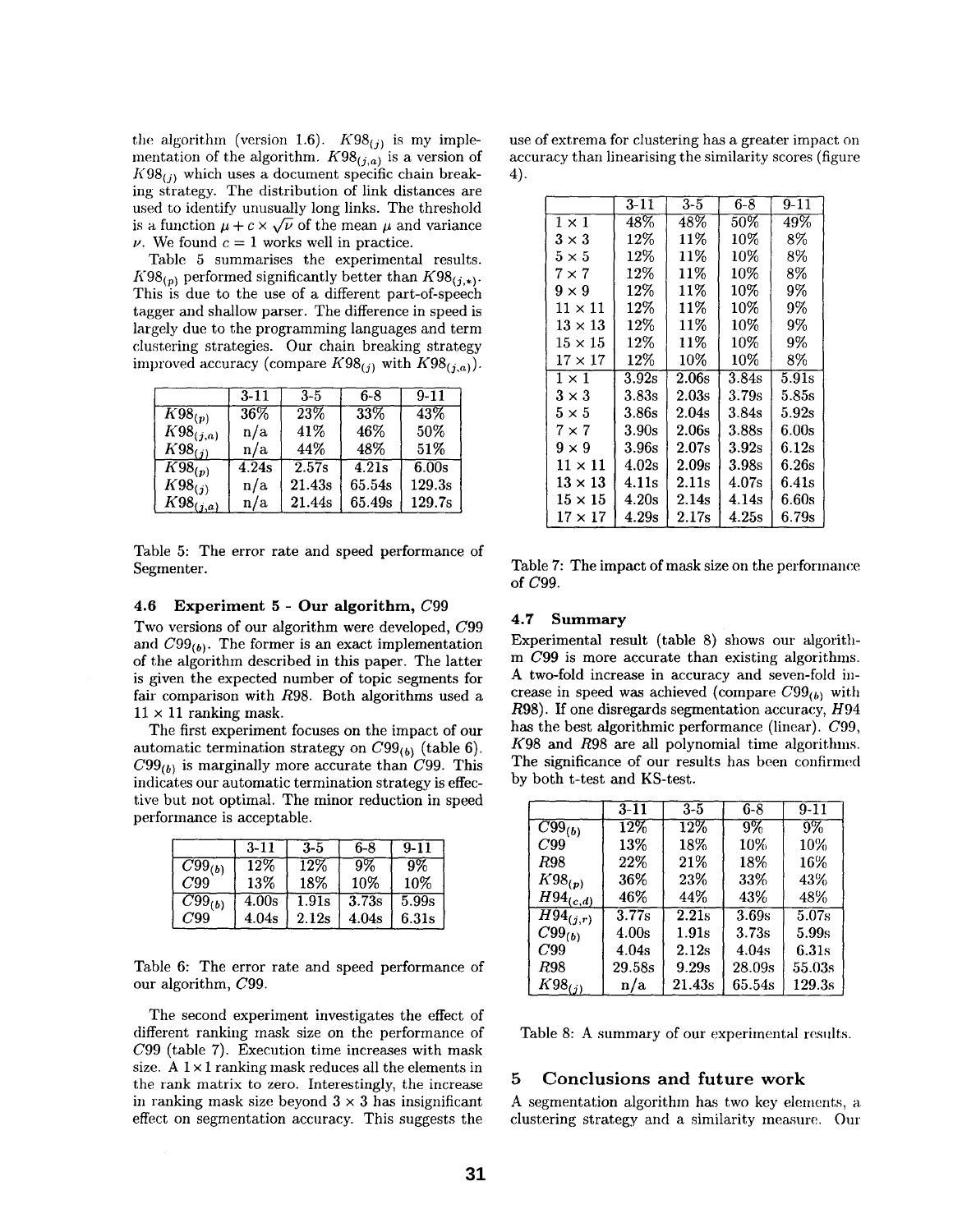results show divisive clustering (R98) is more precise than sliding window  $(H94)$  and lexical chains  $(K98)$ for locating topic boundaries.

Four similarity measures were examined. The cosine coefficient  $(R98_{(s, cos)})$  and dot density measure  $(R98_{(m,dot)})$  yield similar results. Our spread activation based semantic measure  $(R98_{(m,sa)})$  improved accuracy. This confirms that although Kozima's approach (Kozima, 1993) is computationally expensive, it does produce more precise segmentation.

The most significant improvement was due to our ranking scheme which linearises the cosine coefficient. Our experiments demonstrate that given insufficient data, the qualitative behaviour of the cosine measure is indeed more reliable than the actual val-II(~S.

Although our evaluation scheme is sufficient for this comparative study, further research requires a large scale, task independent benchmark. It would be interesting to compare  $C99$  with the multi-source method described in (Beeferman et al., 1999) using the TDT corpus. We would also like to develop a linear time and multi-source version of the algorith-IIl.

# **Acknowledgements**

This paper has benefitted from the comments of Mary McGee Wood and the anonymous reviewers. Thanks are due to my parents and department for making this work possible; Jeffrey Reynar for discussions and guidance on the segmentation problem; Hideki Kozima for help on the spread activation measure; Min-Yen Kan and Marti Hearst for their segmentation algorithms; Daniel Oram for references to image processing techniques; Magnus Rattray and Stephen Marsland for help on statistics and mathematics.

### References

- James Allan, Jaime Carbonell, George Doddington, Jonathan Yamron, and Yiming Yang. 1998. Topic detection and tracking pilot study final report. In *Proceedings of the DARPA Broadcast News Transcription and Understanding Workshop.*
- Doug Beeferman, Adam Berger, and John Lafferty. 1997a. A model of lexical attraction and repulsion. In *Proceedings of the 35th Annual Meeting of the A CL.*
- Doug Beeferman, Adam Berger, and John Lafferty. 1997b. Text segmentation using exponential models. In *Proceedings of EMNLP-2.*
- Doug Beeferman, Adam Berger, and John Lafferty. 1999. Statistical models for text segmentation. *Machine learning, special issue on Natural Language Processing,* 34(1-3):177-210. C. Cardie and R. Mooney (editors).
- Freddy Y. Y. Choi. 2000. A speech interface for rapid reading. In *Proceedings of lEE coUoquium: Speech and Language Processing for Disabled and Elderly People,* London, England, April. IEE.
- Kenneth W. Church and Jonathan I. Helfman. 1993. Dotplot: A program for exploring self-similarity in millions of lines of text and code. *The Journal of Computational and Graphical Statistics.*
- Kenneth W. Church. 1993. Char\_align: A program for aligning parallel texts at the character level. In *Proceedings of the 31st Annual Meeting of the ACL.*
- David Eichmann, Miguel Ruiz, and Padmini Srinivasan. 1999. A cluster-based approach to tracking, detection and segmentation of broadcast news. In *Proceedings of the 1999 DARPA Broadcast News Workshop (TDT-2).*
- Gregory Grefenstette and Pasi Tapanainen. 1994. What is a word, what is a sentence? problems of tokenization. In *Proceedings of the 3rd Conference on Computational Lexicography and Text Research (COMPLEX'94),* Budapest, July.
- Mochizuki Hajime, Honda Takeo, and Okumura Manabu. 1998. Text segmentation with multiple surface linguistic cues. In *Proceedings of COLING-ACL'98,* pages 881-885.
- Michael Halliday and Ruqaiya Hasan. 1976. *Cohesion in English.* Longman Group, New York.
- Marti Hearst and Christian Plaunt. 1993. Subtopic structuring for full-length document access. In *Proceedings of the 16th Annual International A CM/SIGIR Conference,* Pittsburgh, PA.
- Marti A. Hearst. 1994. Multi-paragraph segmentation of expository text. In *Proceedings of the A-CL'94.* Las Crees, NM.
- Oskari Heinonen. 1998. Optimal multi-paragraph text segmentation by dynamic programming. In *Proceedings of COLING-A CL '98.*
- Jonathan I. Helfman. 1996. Dotplot patterns: A literal look at pattern languages. *Theory and Practice of Object Systems,* 2(1):31-41.
- Min-Yen Kan, Judith L. Klavans, and Kathleen R. McKeown. 1998. Linear segmentation and segment significance. In *Proceedings of the 6th.*   $International Workshop of Very Large Corporational$ *(WVLC-6),* pages 197-205, Montreal, Quebec, Canada, August.
- Stefan Kaufmann. 1999. Cohesion and collocation: Using context vectors in text segmentation. In *Proceedings of the 37th Annual Meeting of the A.ssociation of for Computational Linguistics (Student Session),* pages 591-595, College Park, USA, June. ACL.
- Hideki Kozima. 1993. Text segmentation based on similarity between words. In *Proceedings of A-CL '93,* pages 286-288, Ohio.
- Sadao Kurohashi and Makoto Nagao. 1994. Auto-